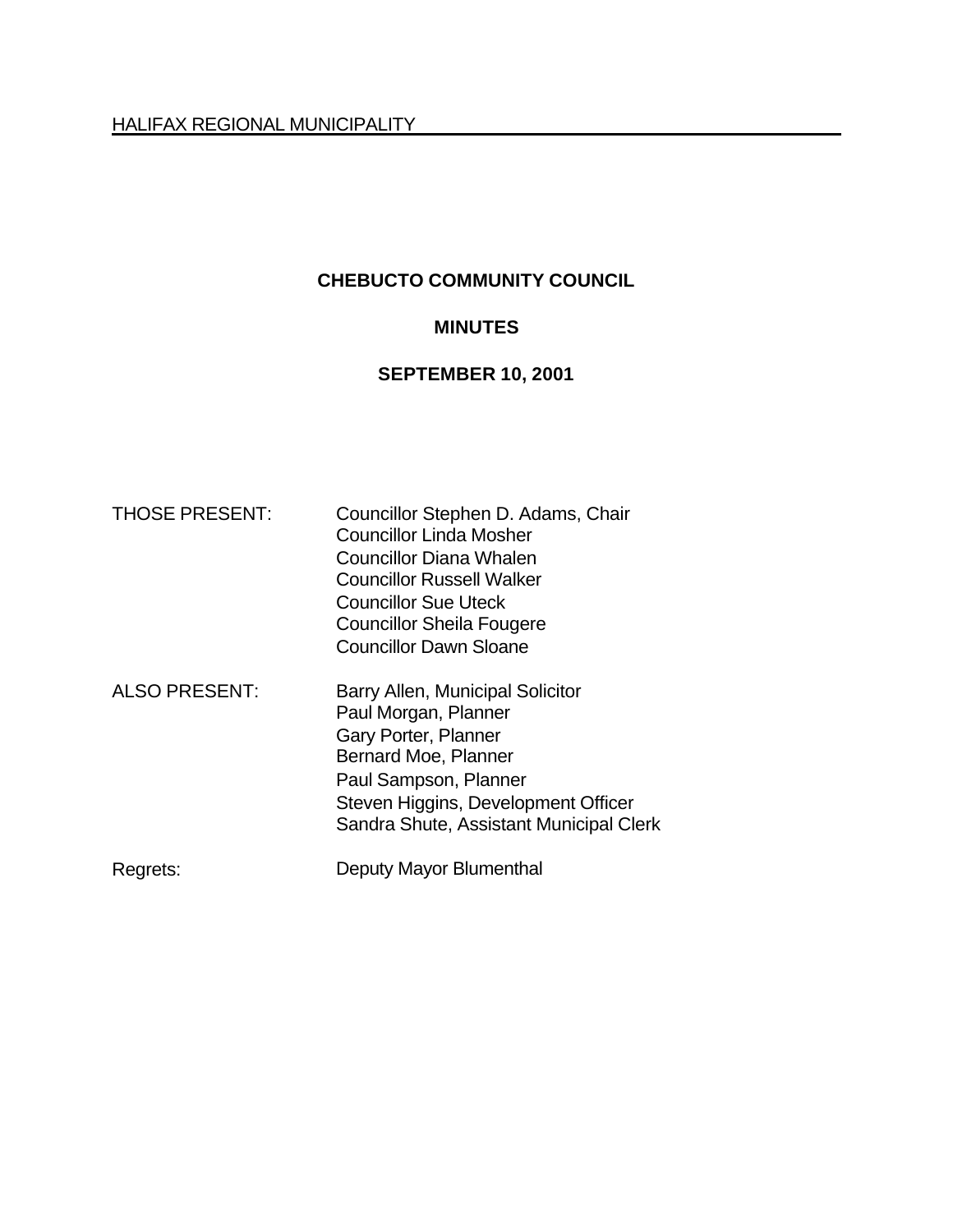### **TABLE OF CONTENTS**

| 1. |                                                                              |                                                                                                                                                                                                                                                                                                                                                                                                                            |     |  |  |
|----|------------------------------------------------------------------------------|----------------------------------------------------------------------------------------------------------------------------------------------------------------------------------------------------------------------------------------------------------------------------------------------------------------------------------------------------------------------------------------------------------------------------|-----|--|--|
| 2. |                                                                              |                                                                                                                                                                                                                                                                                                                                                                                                                            |     |  |  |
| 3. | Approval of the Order of Business and Approval of Additions and Deletions  4 |                                                                                                                                                                                                                                                                                                                                                                                                                            |     |  |  |
| 4. | <b>Business Arising Out of the Minutes</b>                                   |                                                                                                                                                                                                                                                                                                                                                                                                                            |     |  |  |
|    | 4.1                                                                          | <b>Status Sheet Items</b>                                                                                                                                                                                                                                                                                                                                                                                                  |     |  |  |
|    |                                                                              | 4.1.1<br>Herring Cove Road Project re Costing of Initiatives  4<br>4.1.2<br>4.1.3<br>Improvements to Traffic Flow to and from Bayers<br>Feasibility of Removing Bed and Breakfasts in the<br>4.1.4<br>Number of cellular sites already situated on Peninsula  5<br>4.1.5<br>Guidelines re term "Substantially in Conformance"  5<br>4.1.6<br>4.1.7<br>Possibility of zoning CN and DND lands Residential<br>4.1.8<br>4.1.9 |     |  |  |
| 5. |                                                                              |                                                                                                                                                                                                                                                                                                                                                                                                                            |     |  |  |
| 6. |                                                                              |                                                                                                                                                                                                                                                                                                                                                                                                                            |     |  |  |
| 7. |                                                                              |                                                                                                                                                                                                                                                                                                                                                                                                                            |     |  |  |
| 8. |                                                                              | <b>Public Hearings</b>                                                                                                                                                                                                                                                                                                                                                                                                     |     |  |  |
|    | 8.1<br>8.2                                                                   | Case 00035 - Rezoning of Lands at the end of Forward<br>Avenue from R-2 (Two Family Dwelling) to R-1 (Single<br>Appeal of the Development Officer's Decision to Refuse                                                                                                                                                                                                                                                     | - 6 |  |  |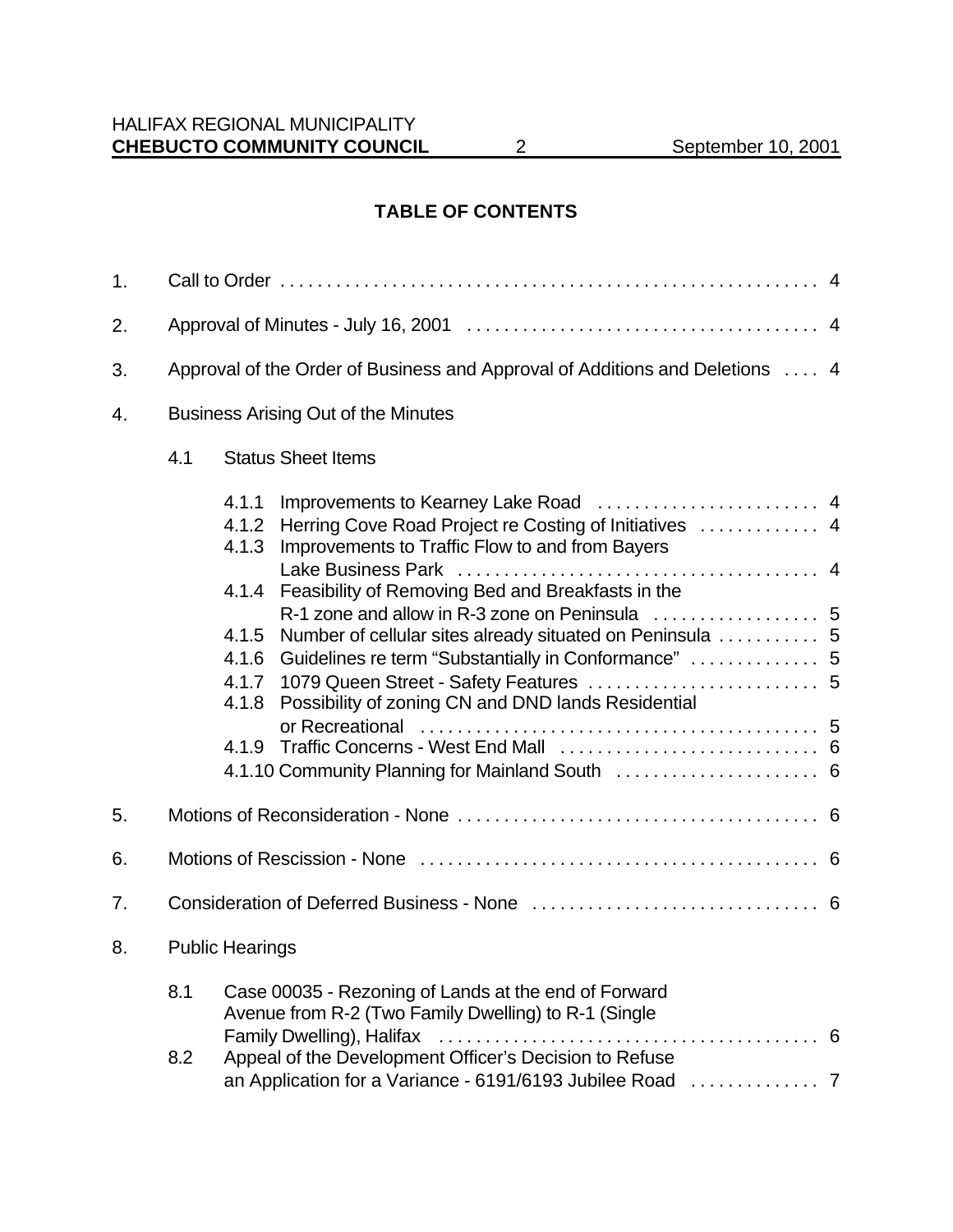HALIFAX REGIONAL MUNICIPALITY **CHEBUCTO COMMUNITY COUNCIL** 3 September 10, 2001

| 9.  | Correspondence, Petitions and Delegations |                                                                                                                                                                              |    |  |
|-----|-------------------------------------------|------------------------------------------------------------------------------------------------------------------------------------------------------------------------------|----|--|
|     | 9.1                                       | Presentation - Update - Wentworth Estates/Bedford South                                                                                                                      | 10 |  |
| 10. | Reports                                   |                                                                                                                                                                              |    |  |
|     | 10.1                                      | Case 00337 - Application to Amend the Stage I and II<br>Development Agreements for Clayton Park West, Phase 4<br>to permit a licenced lounge in conjunction with an existing |    |  |
|     | 10.2                                      | Case 00368 - Application for a Stage II Development                                                                                                                          |    |  |
|     | 10.3                                      | Agreement for Glenbourne Subdivision, Phase 4B  12<br>Case 00318 - Request for an Amendment to the Halifax                                                                   |    |  |
|     |                                           | Municipal Planning Strategy, Land Use By-law and<br>Development Agreement - Robie/Cunard/West Streets  13                                                                    |    |  |
|     | 10.4                                      | Case 00381 - Application for a Stage II Development<br>Agreement - Clayton Park West - Phase 4R (Blocks                                                                      |    |  |
|     | 10.5<br>10.6                              | Dedication of Horseshoe Pits in Memory of Bill Fenton  14<br><b>Councillor Appointment to Membership Selection</b>                                                           |    |  |
|     |                                           |                                                                                                                                                                              |    |  |
| 11. |                                           |                                                                                                                                                                              |    |  |
| 12. |                                           |                                                                                                                                                                              |    |  |
| 13. |                                           |                                                                                                                                                                              |    |  |
| 14. |                                           |                                                                                                                                                                              |    |  |
| 15. |                                           |                                                                                                                                                                              |    |  |
| 16. |                                           |                                                                                                                                                                              |    |  |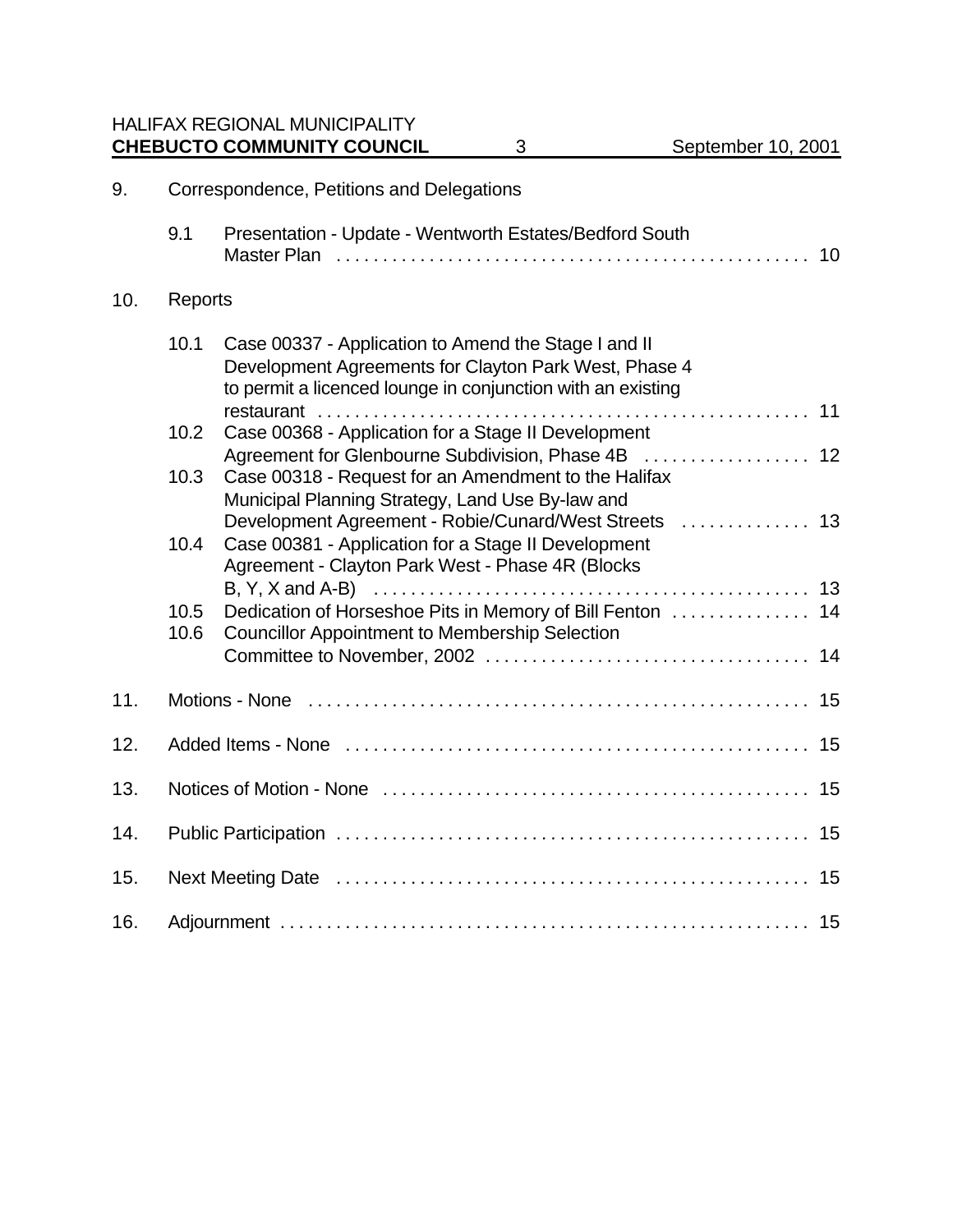### 1. **CALL TO ORDER**

The meeting was called to order at 7:00 p.m. in the Council Chambers at 2750 Dutch Village Road, Halifax.

#### 2. **APPROVAL OF MINUTES - JULY 16, 2001**

**MOVED by Councillor Sloane, seconded by Councillor Walker to approve the Minutes of meeting held on July 16, 2001 as circulated. MOTION PUT AND PASSED.**

### 3. **APPROVAL OF THE ORDER OF BUSINESS AND APPROVAL OF ADDITIONS AND DELETIONS**

**MOVED by Councillor Fougere, seconded by Councillor Sloane to approve the Order of Business as presented. MOTION PUT AND PASSED.**

#### 4. **BUSINESS ARISING OUT OF THE MINUTES**

#### 4.1 **Status Sheet Items**

#### 4.1.1 Improvements to Kearney Lake Road

The following information was before Community Council:

- Letter dated July 27, 2001 from the Minister of Transportation indicating that installation of traffic signals at Highway 102 exit ramps to Kearney Lake Road has been prioritized for consideration of inclusion in the 2002/03 Capital Program.
- Information Report dated July 20, 2001 from Public Works and Transportation providing basically the same information.

#### 4.1.2 Herring Cove Road Costing of Initiatives

No further information available at this time. Councillor Mosher, however, requested that since she and Councillor Adams have agreed to provide \$5,000 each from the Capital Account for 2000/01 to be used for capital improvements on the road under the current Capital Project guidelines, that staff be requested to provide an account number to ensure that the community maintains the funds.

#### 4.1.3 Improvements to Traffic Flow to and from Bayers Lake Business Park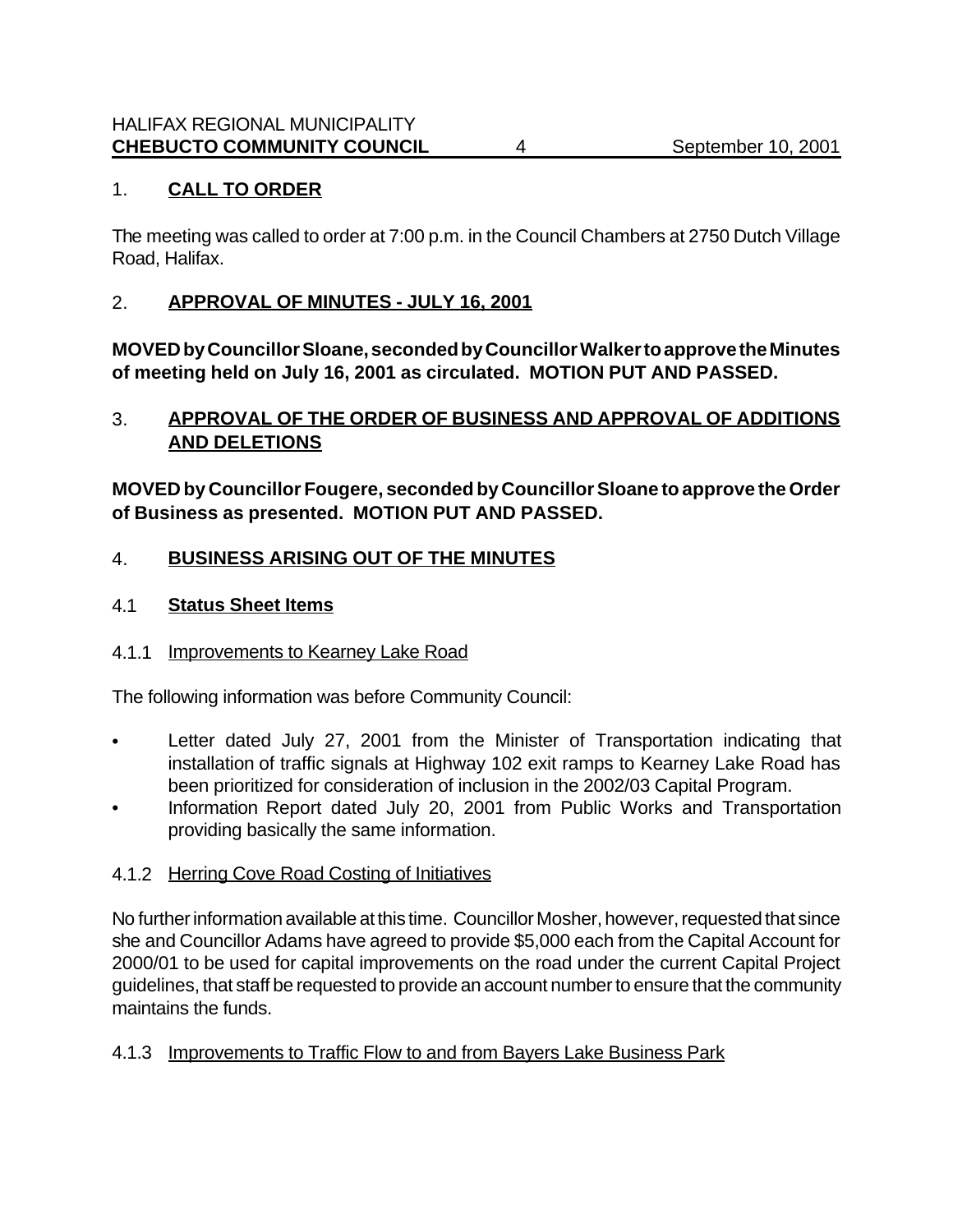#### HALIFAX REGIONAL MUNICIPALITY **CHEBUCTO COMMUNITY COUNCIL** 5 September 10, 2001

Councillor Whalen advised that Regional Council had approved \$220,000 for upgrades but, unfortunately, tenders came in considerably higher. A report will be coming to Regional Council next week which will involve turning lanes and synchronization of lights but will not involve sidewalk. She expected that construction would take place this fall. This matter can come off the Status Sheet.

#### 4.1.4 Feasibility of Removing Bed and Breakfasts in the R-1 Zone and Allow in the R-3 zone on Peninsula

An Information Report dated July 10, 2001 was before Community Council.

Councillor Uteck stated that staff was recommending not to move forward and, as well, concerns were received from Department of Tourism and Culture with regard to Bed and Breakfast locations. She indicated her concerns with regard to this issue which included a gap in the system at this time regarding inspections. Staff was trying to formalize a process which would allow the surrounding neighbourhood to know when a Bed and Breakfast is proposed.

#### **MOVED by Councillor Uteck, seconded by Councillor Sloane to table the report at this time and, with further consultation with staff, the issue may come back at a later date. MOTION PUT AND PASSED.**

#### 4.1.5 Number of Cellular Sites Already Situated on the Peninsula

Councillor Uteck advised that a representative from Health Canada is expected to make a presentation to Regional Council in the near future. In the meantime, she requested that this item remain on the Status Sheet.

#### 4.1.6 Guidelines Re Term "Substantially in Conformance"

An Information Report dated August 24, 2001 was before Community Council.

### **MOVED by Councillor Fougere, seconded by Councillor Sloane to thank staff for an excellent report and table same. MOTION PUT AND PASSED.**

#### 4.1.7 1079 Queen Street - Safety Features

No information available.

### 4.1.8 Possibility of Zoning CN and DND Lands Residential or Recreational

No information available.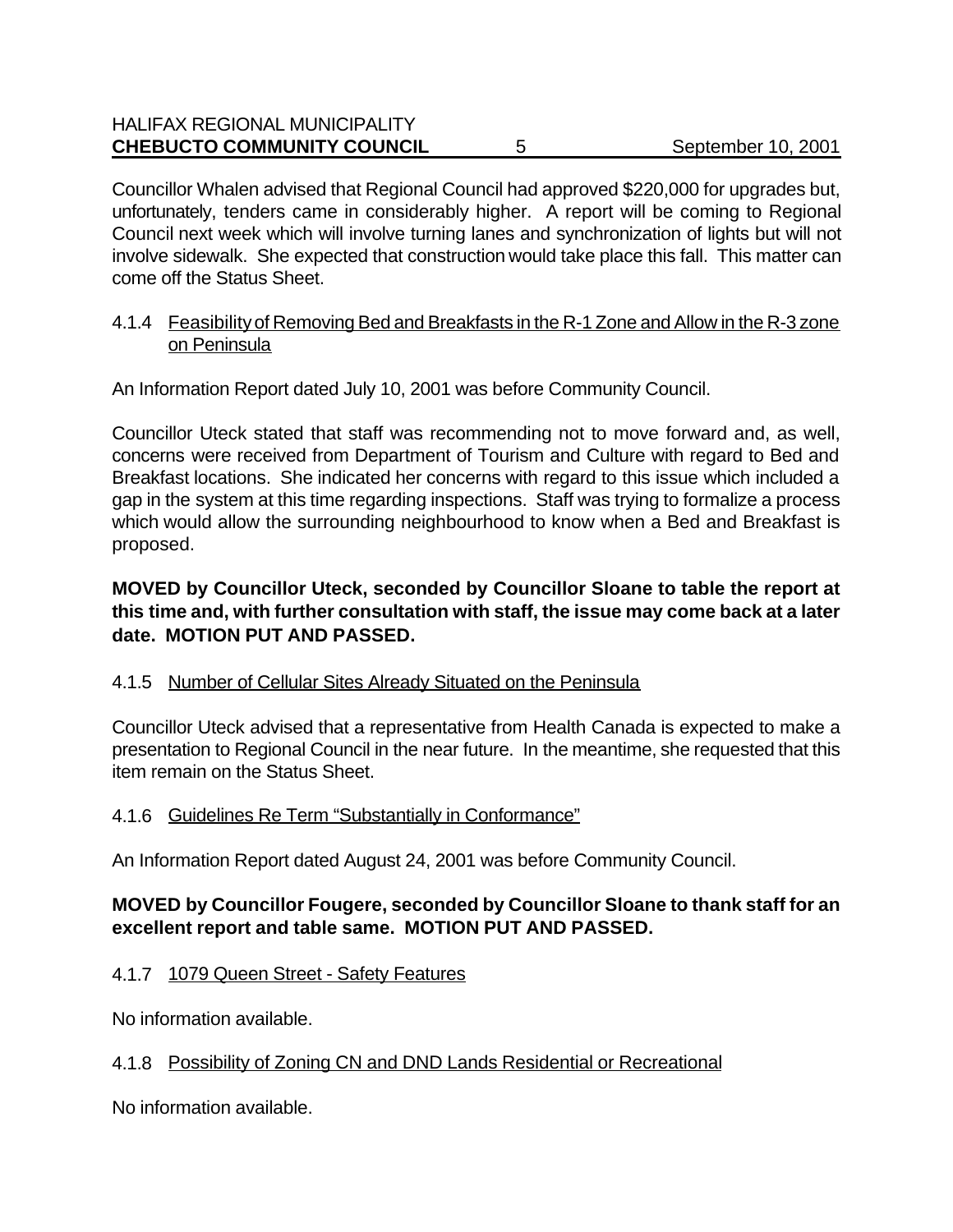#### 4.1.9 Traffic Concerns - West End Mall Area

Councillor Fougere expressed disappointment that the report was not available particularly since the motion in the July 16, 2001 Minutes contained the request for availability at this meeting. The Clerk was asked to follow up.

#### 4.1.10 Community Planning for Mainland South

Councillor Adams advised that he and Councillor Mosher would be meeting with staff to discuss the options sometime in October.

With regard to Status Sheet items in general, Councillor Adams advised that Mr. Meech has proposed an Ad Hoc Committee to deal with issues and how best to come forward with a solution. Councillor Walker subsequently advised that Membership Selection Committee has requested that Mr. Meech provide a report with a recommendation.

#### 5. **MOTIONS OF RECONSIDERATION** - None

- 6. **MOTIONS OF RESCISSION** None
- 7. **CONSIDERATION OF DEFERRED BUSINESS** None
- 8. **PUBLIC HEARINGS**

#### 8.1 **Case 00035 - Rezoning of Lands at the End of Forward Avenue from R-2 (Two Family Dwelling) to R-1 (Single Family Dwelling), Halifax**

A Staff Report dated July 6, 2001 was before Community Council. Gary Porter, Planner provided an overview of the application with the aid of overheads. Staff was recommending approval of the application.

Councillor Uteck asked for clarification regarding flag lots. In response, Mr. Porter advised that the lots have the required frontage.

Councillor Walker referred to proposed use of Parcel FA-2. In response, Mr. Porter advised he was not sure what it would be used for but it would still exist whether or not the application is approved. The issue before Community Council was the rezoning from R-2 to R-1.

The Chair then called for speakers for or against the application.

Ms. Patricia Manuel, 19 Forward Avenue, one of the applicants, raised the following points: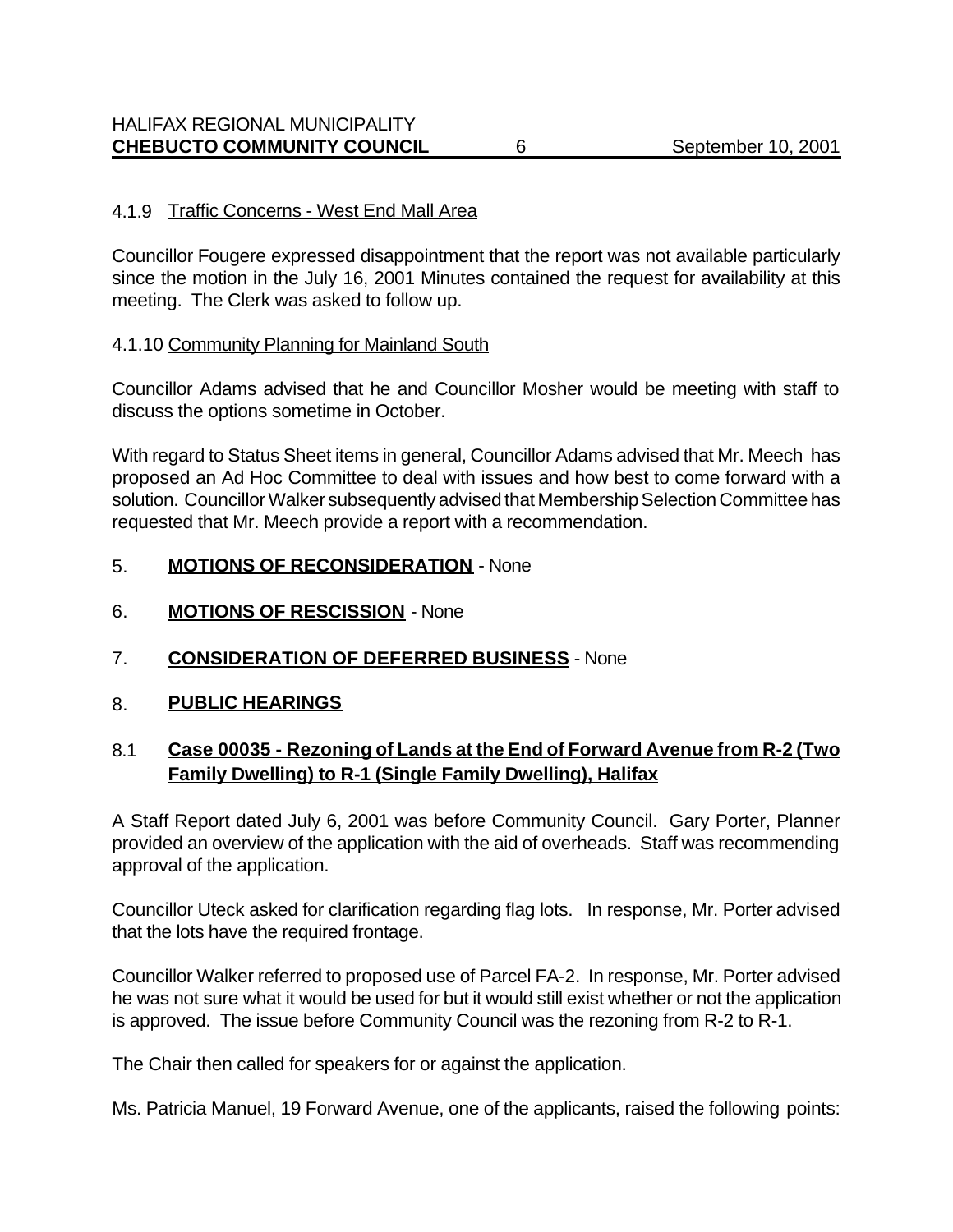### HALIFAX REGIONAL MUNICIPALITY **CHEBUCTO COMMUNITY COUNCIL** 7 September 10, 2001

- She extended thanks to staff, United Gulf Developments and Community Council on the way the rezoning application has proceeded in recent months.
- R-1 is in keeping with the prevailing character of the community.
- The process led to valuable community planning for the area relating to the Fleming Park/Williams Lake Road lands.

Mr. Morris Gibner, 6 Windrock Drive, Halifax raised the following points:

- He expressed concern with effects of blasting in the area.
- He expressed concern with traffic hazards in the area particularly with regard to making a left turn from Williams Lake Road onto Purcells Cove Road and speeding in that area.

The Chair then called three times for further speakers. There were none.

### **MOVED by Councillor Sloane, seconded by Councillor Mosher to close the Public Hearing. MOTION PUT AND PASSED.**

Councillor Mosher acknowledged the traffic problems in the area and advised that Traffic Authority is looking into this. The lower density proposed will minimize the traffic impact. There is compatibility with the neighbourhood and she understood the residents were happy with the proposal.

**MOVED by Councillor Mosher, seconded by Councillor Walker to approve the rezoning of the lands of United Gulf Developments Limited located at the end of Forward Avenue, also known as 92 Williams Lake Road, from R-2 (Two Family Dwelling) to R-1 (Single Family Dwelling) as shown on Map 1 of the Staff Report dated July 6, 2001. MOTION PUT AND PASSED.**

### 8.2 **Appeal of the Development Officer's Decision to Refuse an Application for a Variance - 6191/6193 Jubilee Road**

A Staff Report dated August 27, 2001 was before Community Council. Steven Higgins, Development Officer provided an overview of the report and the recommendation that Community Council uphold the Development Officer's decision to refuse the variance.

In response to questions from Councillors, Mr. Higgins also provided the following information:

• A number of properties in the surrounding area contain three or more dwelling units that do not meet the current requirement of the By-law of 5000 sq. ft. lot area. Staff looked at six in response to the applicant's concern over the last few days. Of those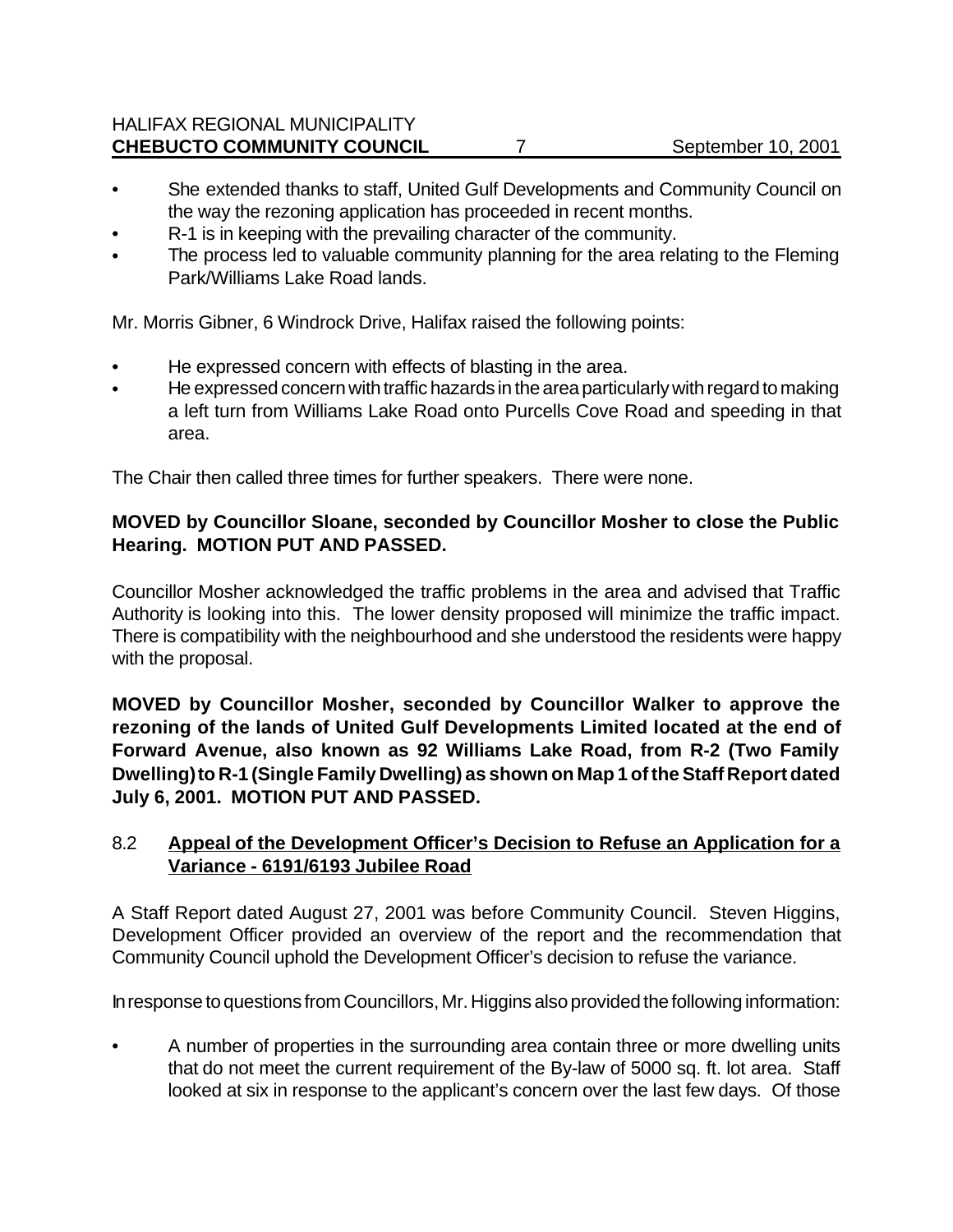six, none contain a relaxation of the lot size requirements. One had a variance granted in 1989 for sideyard requirements and a couple were approved as a result of the internal conversion provisions of the By-law. As well, one former lodging house was reduced in intensity by downgrading into units.

- He confirmed that the applicant could put on another storey as of right and have seven bedrooms as long as they were contained.
- The applicant was allowed an extra seven days to file an appeal.

The Chair then called for speakers for or against the appeal. He acknowledged receipt of a letter from Fred Tibbet in opposition to the proposed development.

Mr. Lloyd Robbins, Quackenbush, Thomson & Robbins, on behalf of the applicant - Renee Abi Daoud - raised the following points:

- There is a seven bedroom apartment on the second floor and going into the attic. In its present condition, he suspected the building would not meet the Building Code. The applicant wants to renovate the building and solve the problem with the seven bedroom apartment and made application for three units. This was denied because there was not 5,000 sq. ft.
- The applicant exceeds all other standards except for the 300 sq. ft. of land. There is 10' on the side of the house when 7' is required. The area of the building is under the lot coverage. The height of the building is fine.
- The applicant has a building permit for as-of-right renovation of the building to raise the roof by approximately 5', staying within the 35' ceiling. If she has a seven bedroom apartment, what she would have is student rentals which would cause management problems with collecting rents, noise issues.
- If the seven bedroom apartment could be divided into two apartments, it would appeal to more people and would be easier to rent without the same density and different occupancy. Someone might rent the units year round.
- He believed the correct interpretation of the clause "violates the intent of the land use by-law" is related to what is historically called "minor variances". When the Municipal Government Act came out, the word "minor" was taken out and replaced with "variance violates the intent of the land use by-law". A minor variance does not violate the intent of the land use by-law. The application was turned down because of a violation of the intent of the land use by-law. He suggested this was not so and it was important for the clause to be understood.
- The intent of the zoning by-law is to be gathered from the Municipal Planning Strategy. He quoted from Section 1.1. of the Residential Environments of the Peninsula Plan. Further sections include additions on buildings. In the present case, that is what is being done and, therefore, not violating the intent of the zoning by-law but applying for a variance within the understanding of the Municipal Planning Strategy and By-law.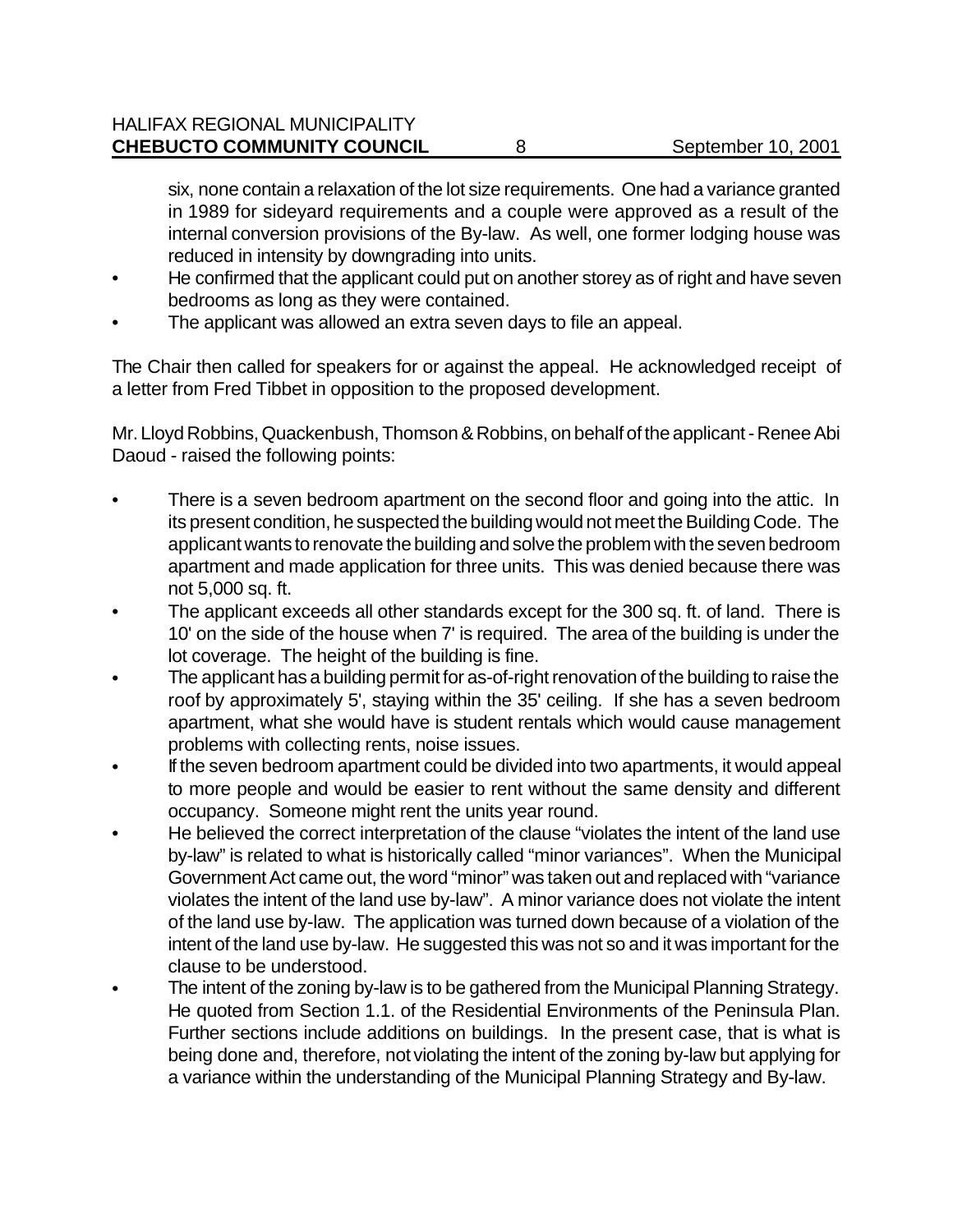### HALIFAX REGIONAL MUNICIPALITY **CHEBUCTO COMMUNITY COUNCIL** 9 9 September 10, 2001

- As to whether the proposal is being treated in a different way from similar buildings on Peninsula Halifax, he provided examples by way of pictures and tax assessment records of properties in the Jubilee area. There were many examples of units of three or more permitted on less than 5,000 sq. ft. and at least one has been through a variance process.
- The philosophy that a rooming house being converted to four units as a better use is the same as the application in question being more compatible as three units rather than a seven bedroom apartment, which is almost a rooming house.
- He asked that the appeal be granted and his client allowed to develop three units. He submitted a Petition signed by the neighbours.

In answer to further questions, Mr. Higgins provided additional information as follows:

- Within the R-2 zone, there are a number of sub-areas identified with respect to different lots and characteristics designed to reflect existing circumstances. It is area wide.
- If the variance were allowed, it was difficult to predict what applications might come forward in the future. There are plenty of properties, community wide in the R-2 zone, that are just below. It was conceivable there might be additional applications if the message to the community is that it might be considered.

The Chair called three times for additional speakers for or against the application. There were none.

### **MOVED by Councillor Uteck, seconded by Councillor Fougere to close the Public Hearing. MOTION PUT AND PASSED.**

Councillor Uteck then raised the following points:

- She had difficulty with whether or not it would be best to allow a three-unit apartment building or seven students. The question was whether or not there would be any further density or infill.
- Considering the surrounding area, however, she supported the Development Officer's decision. The Municipality needs to start abiding by its rules. She did not consider 300 sq. ft. to be a variance as it was almost to the point of being substantial.

Councillor Fougere raised the following points:

- She supported the Development Officer's decision as well.
- Who the property is rented to is a decision by the landlord.
- To call it a seven-bedroom apartment is somewhat of a stretch. All the homes in the area are large. Pictures provided are generally exceptions to the rule.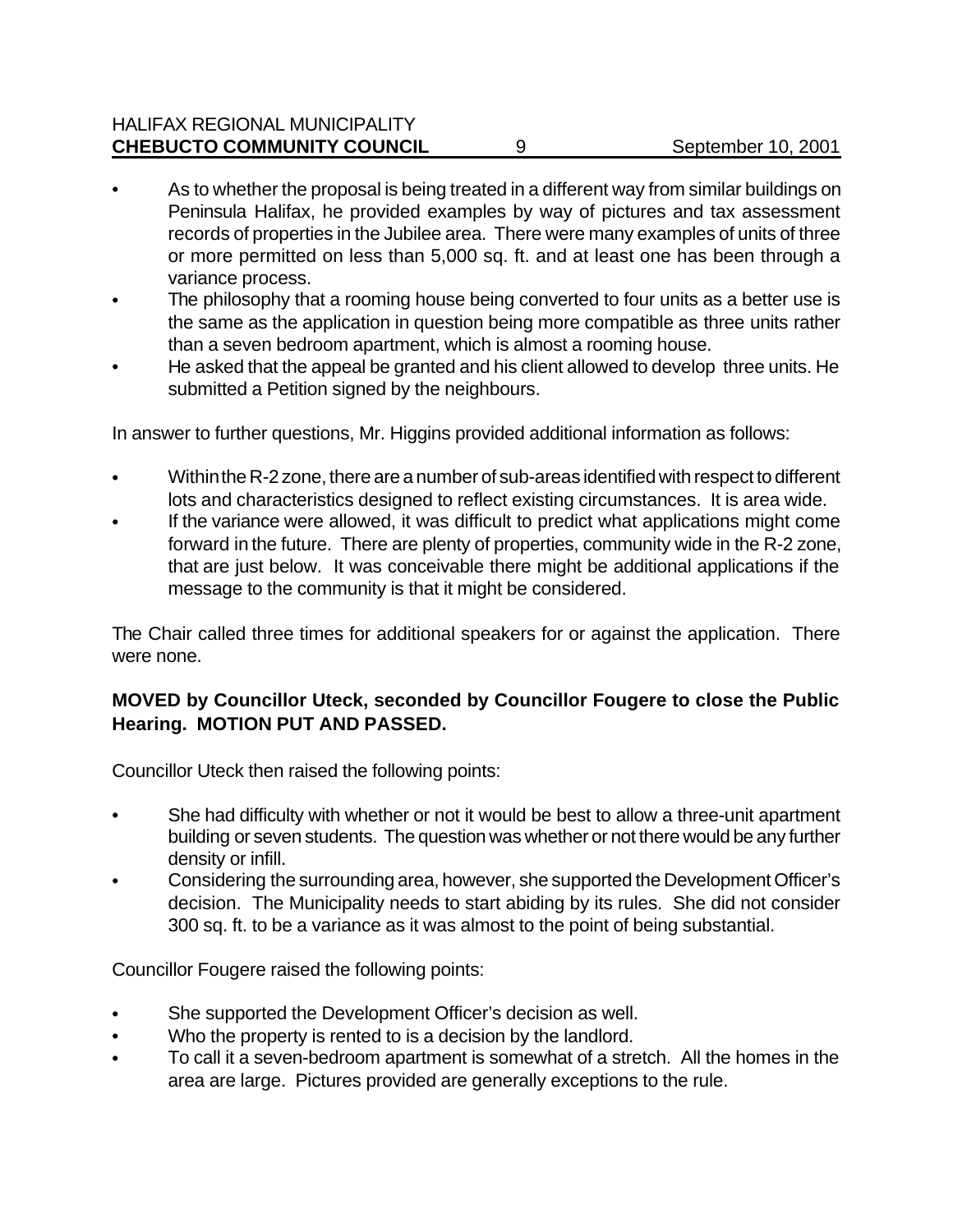#### HALIFAX REGIONAL MUNICIPALITY **CHEBUCTO COMMUNITY COUNCIL** 10 September 10, 2001

- She agreed that the division of large family homes into smaller apartments is an encouragement of what continues to happen in the South End. One way or another these homes will be rented to students because they are so close to Dalhousie.
- To allow variances that continue the growth of units will continue with the deterioration of the area.

Councillor Mosher raised the following points:

- She expressed concern with opening the floodgates. If the applicant is concerned about seven bedrooms, then it can remain at four bedrooms and a sitting area.
- She supported the Development Officer's decision.
- Seven bedrooms could equate to less people than with two units.

Councillor Adams raised the following points:

- If you look at the integrity of the neighbourhood and how the neighbourhood could be best served, three units could be better than seven bedrooms.
- Considering the other information presented, there were minor variances approved with lot sizes less than what is under consideration. He would vote to overturn the decision of the Development Officer.

Councillor Uteck asked if there was an opportunity for the applicant to appeal the decision of Community Council. In response, Mr. Barry Allen, Municipal Solicitor replied that the decision rested with Community Council - there was no opportunity for appeal.

#### **MOVED by Councillor Uteck, seconded by Councillor Fougere to uphold the decision of the Development Officer. MOTION PUT AND PASSED 4-3.**

### 9. **CORRESPONDENCE, PETITIONS AND DELEGATIONS**

#### 9.1 **Presentation - Update - Wentworth Estates/Bedford South Master Plan**

Mr. Paul Morgan, Planner provided an update on the Master Planning process which ultimately led up to a draft Municipal Planning Strategy and Land Use By-law being reviewed by various committees and input from the public. After difficulties arose, subsequently Clayton Developments stepped in and has taken over the financial position and has options to buy out or has bought out a number of property owners. Clayton Developments has proposed a number of changes. Regional Council has recently authorized retention of a consultant, SGE Group, to look at engineering and financial aspects. Clayton Developments' proposal is a revised plan that was first developed by Wallace Macdonald and Lively.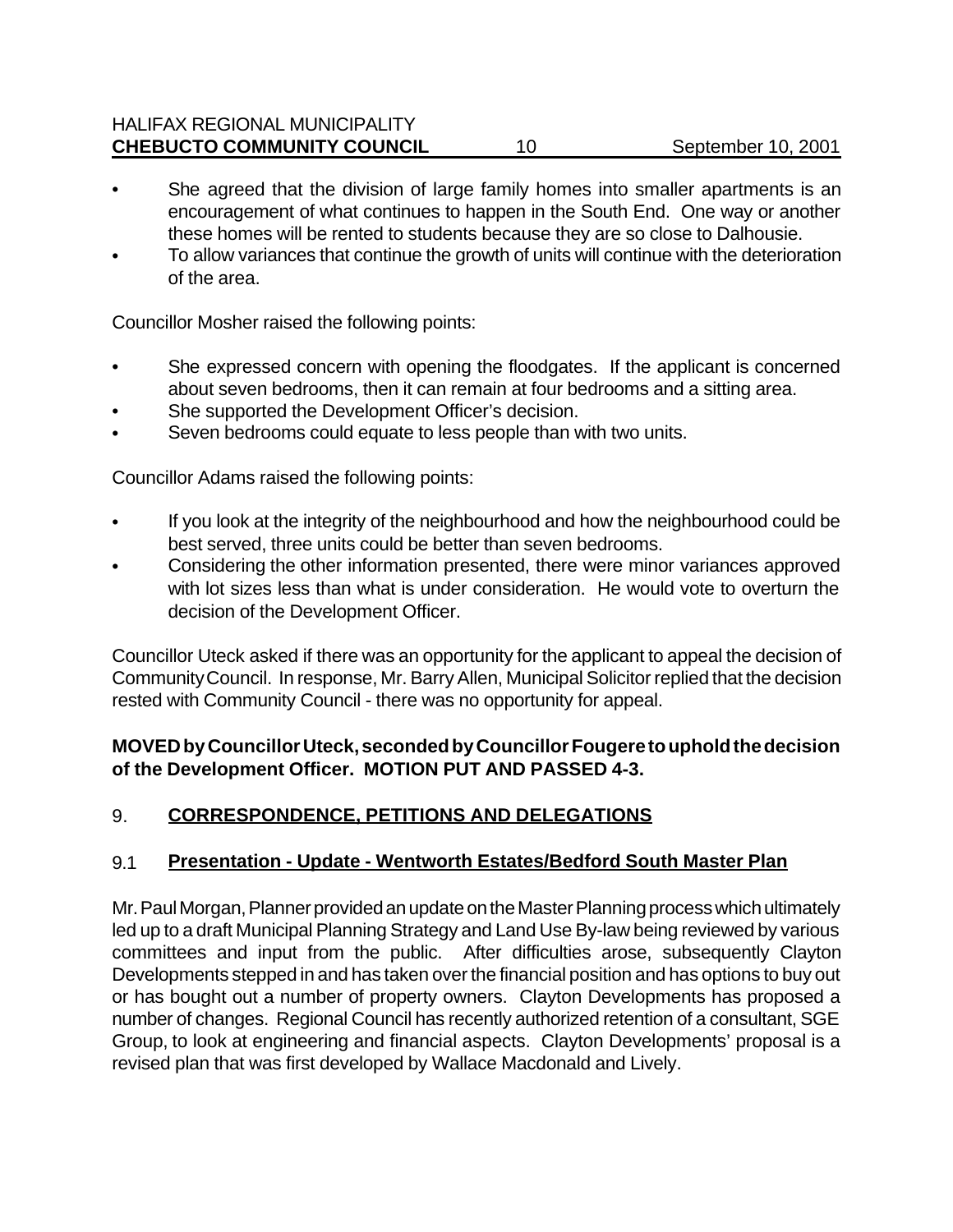Mr. Dick Miller, President and Mr. Mike Hanusiak, Vice President, Strategic Planning, Clayton Developments were in attendance.

During the course of his presentation, Mr. Mike Hanusiak provided the following information:

- He provided information on the properties purchased by Clayton or property options to date and the agreement with others to speak on their behalf on a Concept Plan.
- Clayton has assumed the lead role in the future development of the area in question.
- He provided information on the changes in the proposal put forward by Wallace Macdonald and Lively.
- Clayton reviewed the two Plans that have jurisdiction over the area and the public documentation existing since Wallace Macdonald and Lively were first engaged.
- Staff have been provided with a phasing plan which indicates incremental development in the south and north moving together eventually coming to a point where the interchange will be required.

Councillor Whalen indicated she was pleased with the involvement of Clayton Developments. Previously, multiple landowners were involved. She felt the proposal was on track with full coordination and cooperation and more focus. She attended the North West Planning Advisory Committee meeting recently where the presentation was also made and felt that the Committee members were cautiously optimistic. She intended to have an Open House and invite the people who previously attended Open House sessions. Clayton Developments will be assisting her in this regard.

### 10. **REPORTS**

## 10.1 **Case 00337 - Application to Amend the Stage I and II Development Agreements for Clayton Park West, Phase 4 to Permit a Licenced Lounge in Conjunction with an Existing Restaurant**

At the July 18, 2001 meeting of Community Council, an amendment to the Stage I Development Agreement for Clayton Park West Phase 4 to allow for a lounge within an existing (Swiss Chalet) restaurant was approved. The appeal period following this decision expired on August 4, 2001.

A Memorandum dated August 9, 2001 was before Community Council from Planning and Development Services advising that Community Council was now in a position to approve an amendment to the Stage II Development Agreement. Paul Sampson, Planner provided information in this respect.

### **MOVED by Councillor Whalen, seconded by Councillor Walker to approve the amending Stage II Development Agreement, attached as Appendix B to the Staff**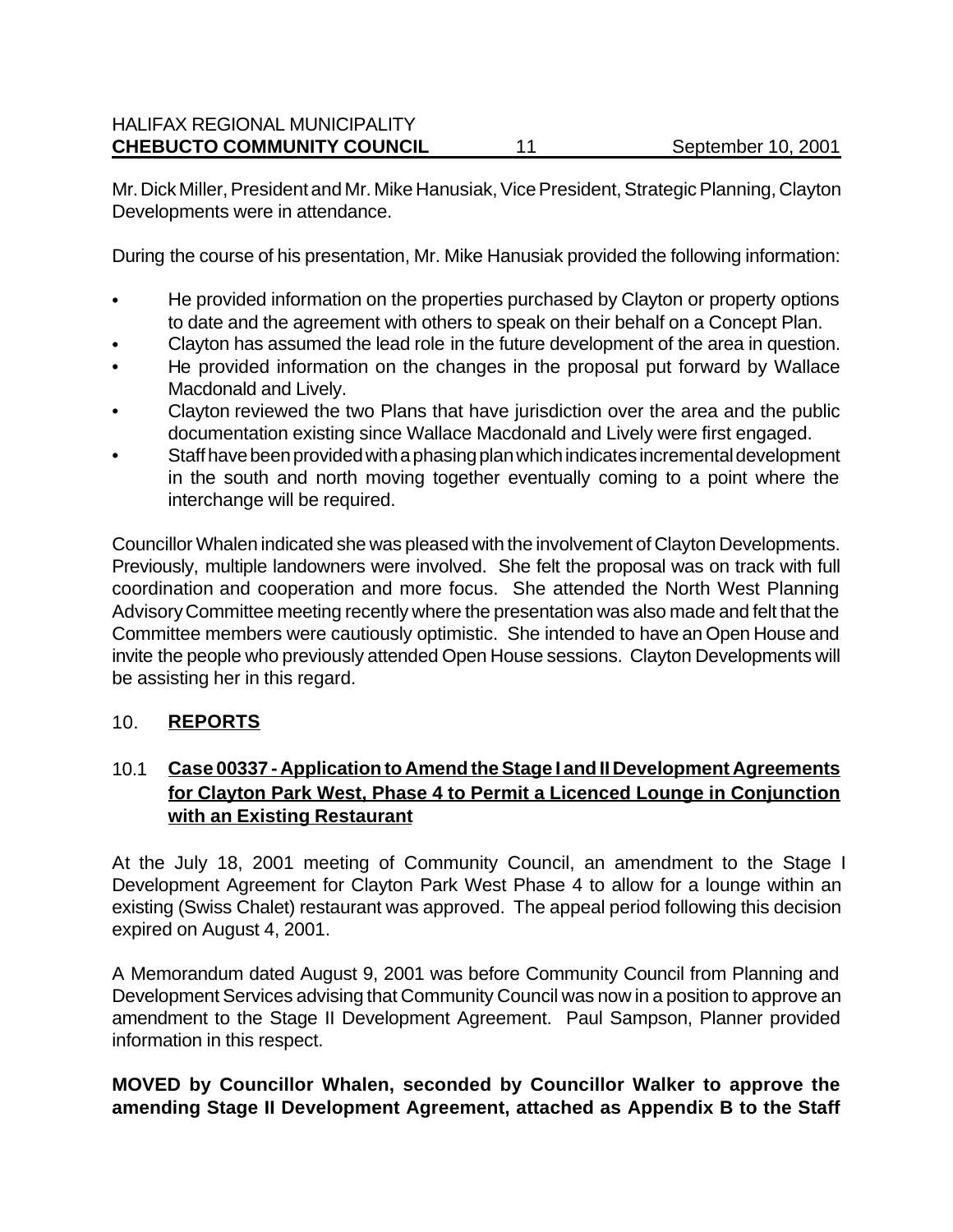**Report dated May 31, 2001, to permit the use of the lands for a licenced lounge in conjunction with an existing restaurant (Swiss Chalet); and**

**Require that the amending Development Agreement be signed within 120 days, or any extension thereof granted by Community Council on request of the applicant, from the date of final approval by Community Council and any other bodies as necessary, whichever is later; otherwise, this approval will be void and obligations arising hereunder shall be at an end.**

#### **MOTION PUT AND PASSED.**

### 10.2 **Case 00368 - Application for a Stage II Development Agreement for Glenbourne Subdivision, Phase 4B**

A Staff Report dated August 24, 2001 was before Community Council. Paul Sampson, Planner provided an overview of the application with the aid of overheads and advised that staff was recommending approval.

Councillor Walker asked how many more stages were yet to come for the Glenbourne development. In response, Mr. Sampson advised there were four left. There was currently an application to combine the four into one application which he expected would come forward this fall.

**MOVED by Councillor Whalen, seconded by Councillor Mosher to approve the Stage II Development Agreement, presented as Attachment II to the Staff Report dated August 24, 2001, to permit the subdivision of twenty-four lots for single unit dwellings in Glenbourne Subdivision, Phase 4B; and**

**Request that the Development Agreement be signed within 120 days, or any extension thereof granted by Community Council on request of the applicant, from the date of final approval by Community Council and any other bodies as necessary, whichever is later; otherwise, this approval will be void and obligations arising hereunder shall be at an end.**

#### **MOTION PUT AND PASSED.**

10.3 **Case 00318 - Request for an Amendment to the Halifax Municipal Planning Strategy, Land Use By-law and Development Agreement - Robie/Cunard/West Streets**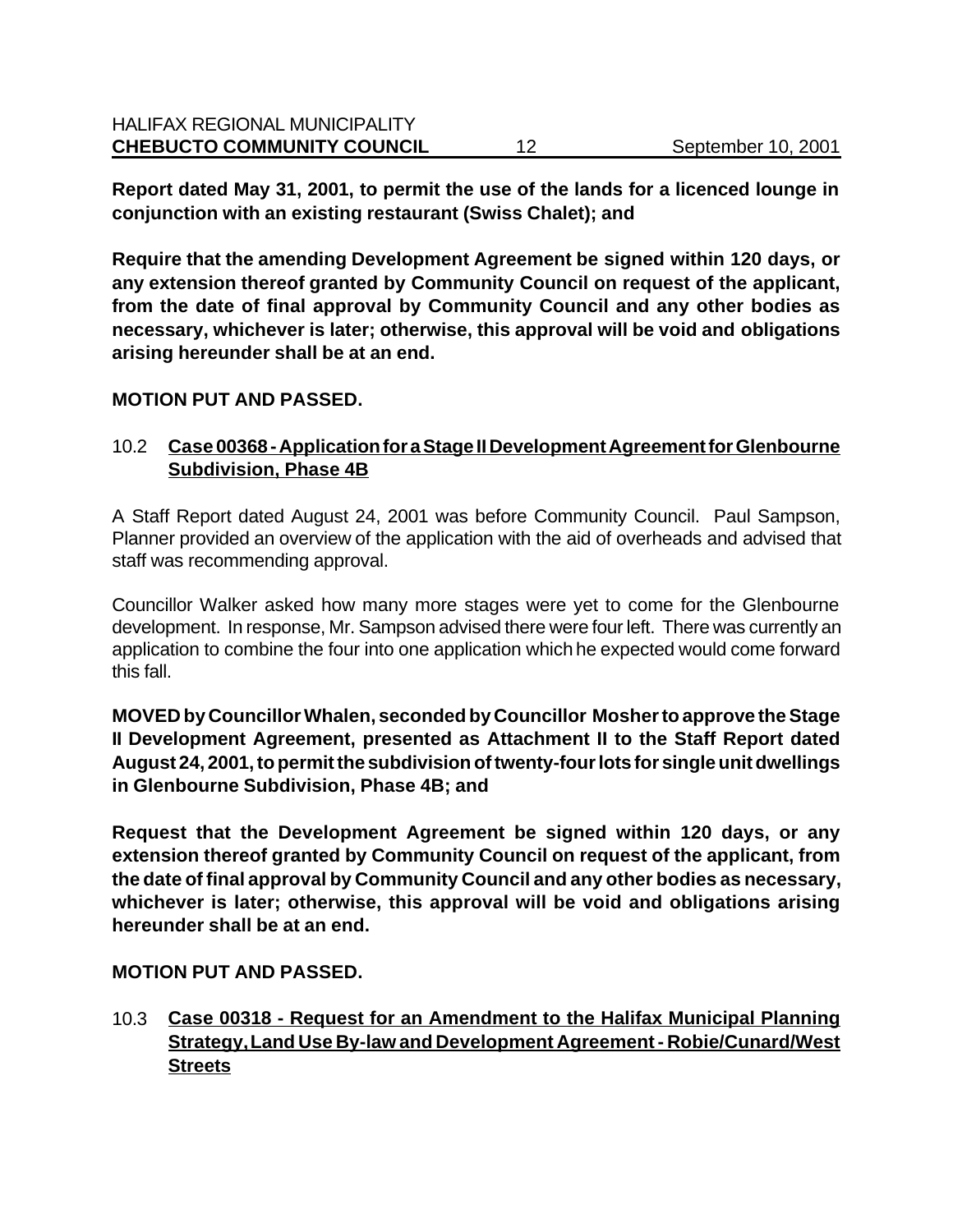A Staff Report dated August 29, 2001 was before Community Council. Gary Porter, Planner was in attendance for this item.

**MOVED by Councillor Sloane, seconded by Councillor Uteck to recommend that Regional Council:**

- **1. Give First Reading to the proposed amendments to Halifax Municipal Planning Strategy and the Halifax Peninsula Land Use By-law as contained in Appendix A of the Staff Report dated August 29, 2001 and schedule the Public Hearing for October 9, 2001;**
- **2. Move Notice of Motion to consider approval of the proposed Development Agreement, attached as Appendix B to the Staff Report dated August 29, 2001 to permit a 49-unit building and schedule the Public Hearing jointly with Chebucto Community Council on October 9, 2001;**
- **3. Approve the proposed amendments to Halifax Municipal Planning Strategy and the Halifax Peninsula Land Use By-law as contained in Appendix A of the Staff Report dated August 29, 2001.**

### **MOTION PUT AND PASSED.**

Contingent upon the approval by Regional Council of the Municipal Planning Strategy and Land Use By-law amendments and the coming into effect of said amendments, Community Council will consider:

- 1. Approval of the proposed Development Agreement with the condition that the building be no more than four storeys in height on West Street and contain a maximum of 46 units, and
- 2. Require that the proposed Development Agreement be signed within 120 days, or any extension thereof granted by Council on request of the applicant, from the date of final approval by Council and any other bodies as necessary, whichever is later; otherwise, this approval will be void and obligations arising hereunder shall be at an end.

### 10.4 **Case 00381 - Application for a Stage II Development Agreement, Clayton Park West - Phase 4R (Blocks B, Y, X and A-B)**

A Staff Report dated September 5, 2001 was before Community Council. Bernard Moe, Planner provided an overview of the application with the aid of overheads and advised that staff was recommending approval of the application. He indicated a number of minor typographical errors would be corrected by staff prior to signature.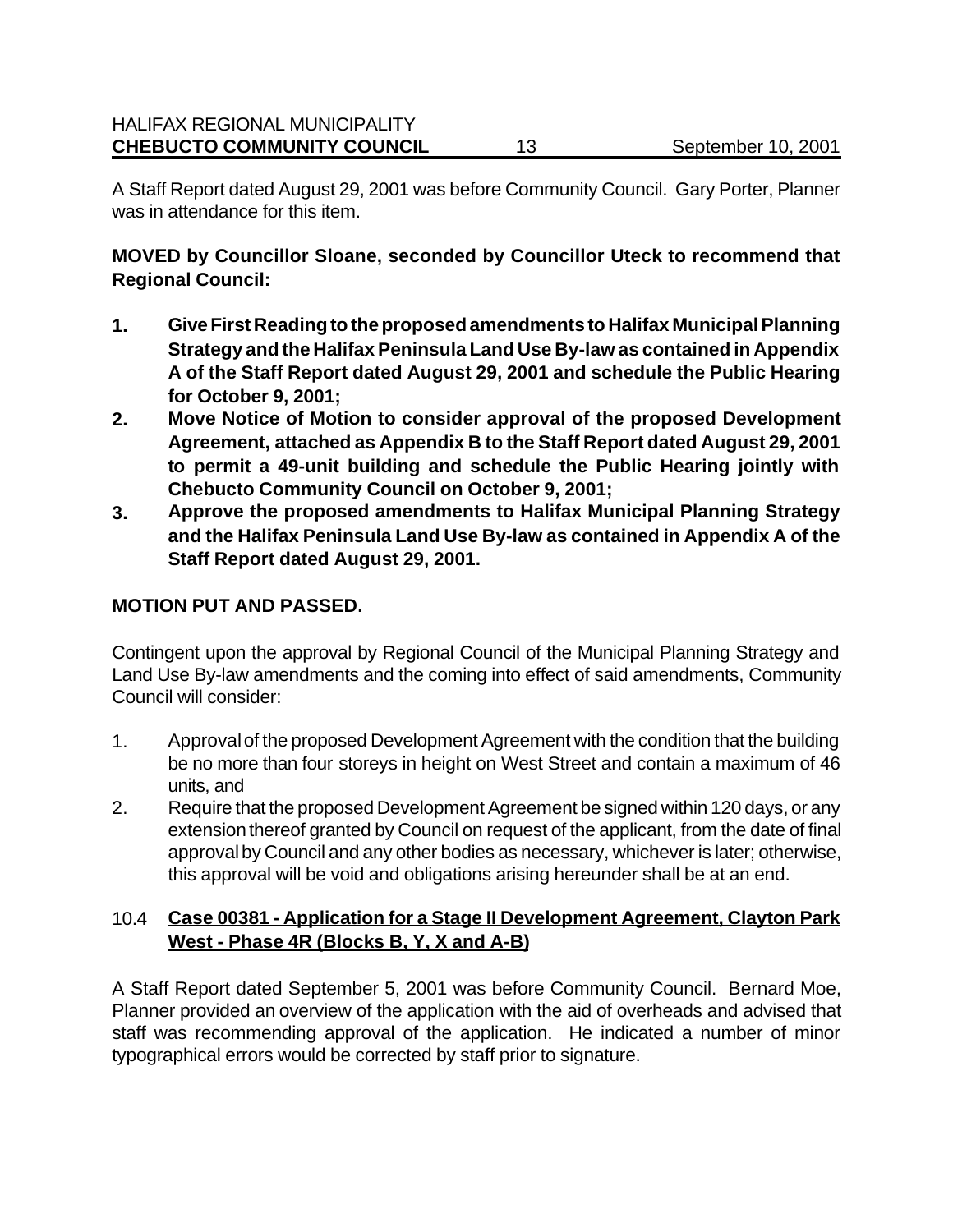**MOVED by Councillor Whalen, seconded by Councillor Mosher to approve the Stage II Development Agreement for Blocks B, Y, X and A-B, Phase 4R, Clayton Park West, as provided in Attachment 1 of the Staff Report dated September 5, 2001; and**

**Require the agreement be signed within 120 days or any extension thereof granted by Council on request of the applicant from the date of final approval by Council and any other bodies as necessary, whichever approval is later, including applicable appeal periods; otherwise, this approval will be void and obligations arising hereunder shall be at an end.**

#### **MOTION PUT AND PASSED.**

#### 10.5 **Dedication of Horseshoe Pits in Memory of Bill Fenton**

Councillor Sloane indicated her proposal to have the horseshoe pits at the George Dixon Centre, Gottingen Street dedicated in memory of Bill Fenton. She requested guidance on how to go about doing this.

Councillor Fougere indicated she had been successful in a dedication in her District and that Debbie Chambers from the Councillor Support Office had been the staff person who assisted her with this effort.

**MOVED by Councillor Sloane, seconded by Councillor Walker that the request be forwarded to Councillor Support Office and request that Debbie Chambers also look after this request to ensure that the dedication takes place. MOTION PUT AND PASSED.**

10.6 **Councillor Appointment to Membership Selection Committee to November, 2002**

**MOVED by Councillor Whalen, seconded by Councillor Mosher to continue the tenure of Councillor Walker as Chebucto Community Council's representative on Membership Selection Committee to November, 2002. MOTION PUT AND PASSED.**

Councillor Mosher requested that staff provide a report on the pre-existing nature of the two former Community Councils as Deputy Mayor Blumenthal was a member of Membership Selection Committee by virtue of his appointment by Peninsula and Western Region Community Council and Councillor Walker for Chebucto Community Council.

Councillor Walker pointed out that there are two large Community Councils but the other three Community Councils only have three members each but have the same representation on